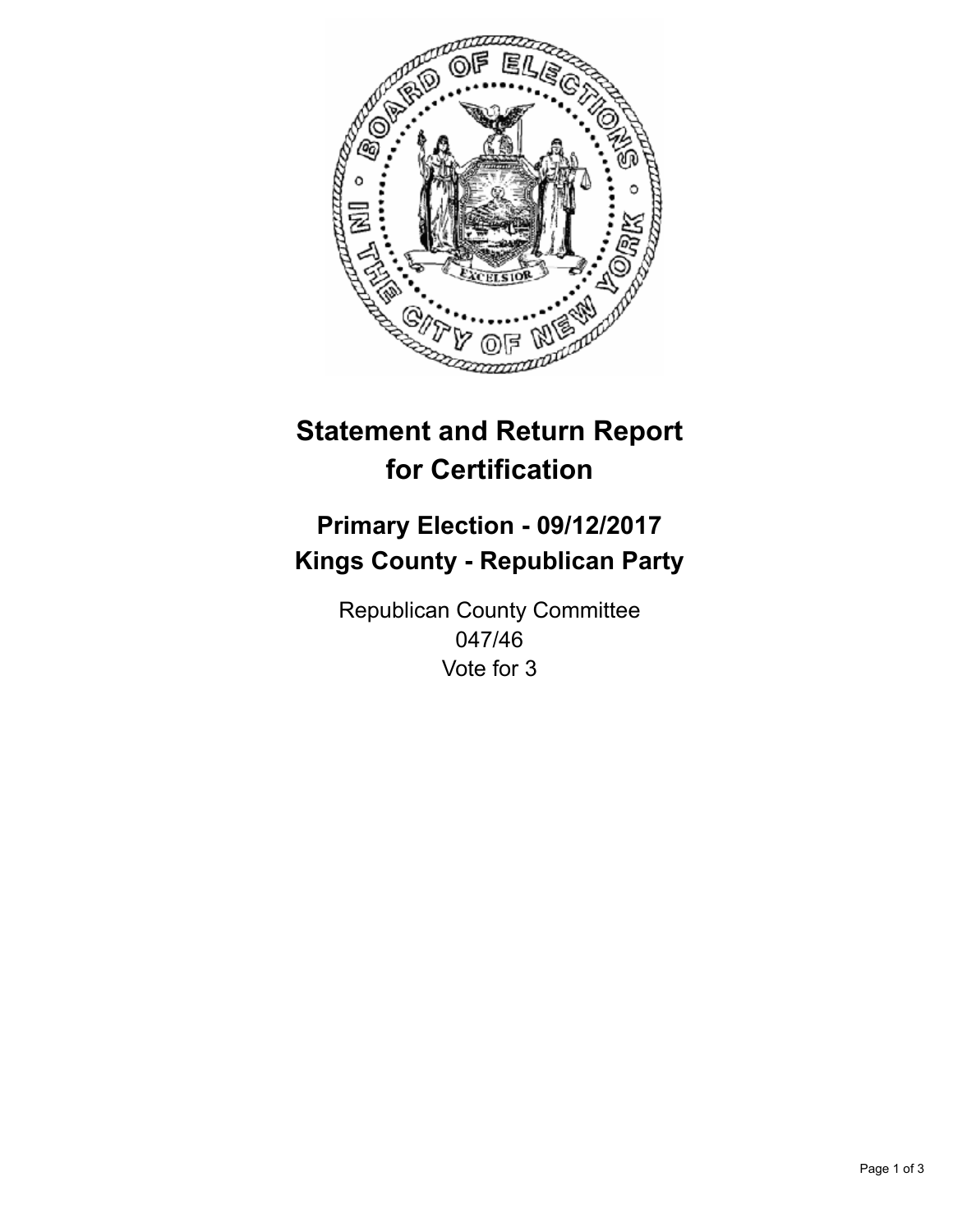

## **Assembly District 46**

| <b>PUBLIC COUNTER</b>                                    | 80  |
|----------------------------------------------------------|-----|
| <b>MANUALLY COUNTED EMERGENCY</b>                        | 0   |
| ABSENTEE / MILITARY                                      | 3   |
| AFFIDAVIT                                                | 0   |
| <b>Total Ballots</b>                                     | 83  |
| Less - Inapplicable Federal/Special Presidential Ballots | 0   |
| <b>Total Applicable Ballots</b>                          | 83  |
| RALPH A. SUCCAR                                          | 7   |
| <b>MARK SZUSZKIEWICZ</b>                                 | 5   |
| ANNA TESORIERO                                           | 24  |
| ANTHONY J. MARINO                                        | 39  |
| <b>JOHN REGINA</b>                                       | 29  |
| ROSE ZANCA                                               | 20  |
| <b>Total Votes</b>                                       | 124 |
| Unrecorded                                               | 125 |